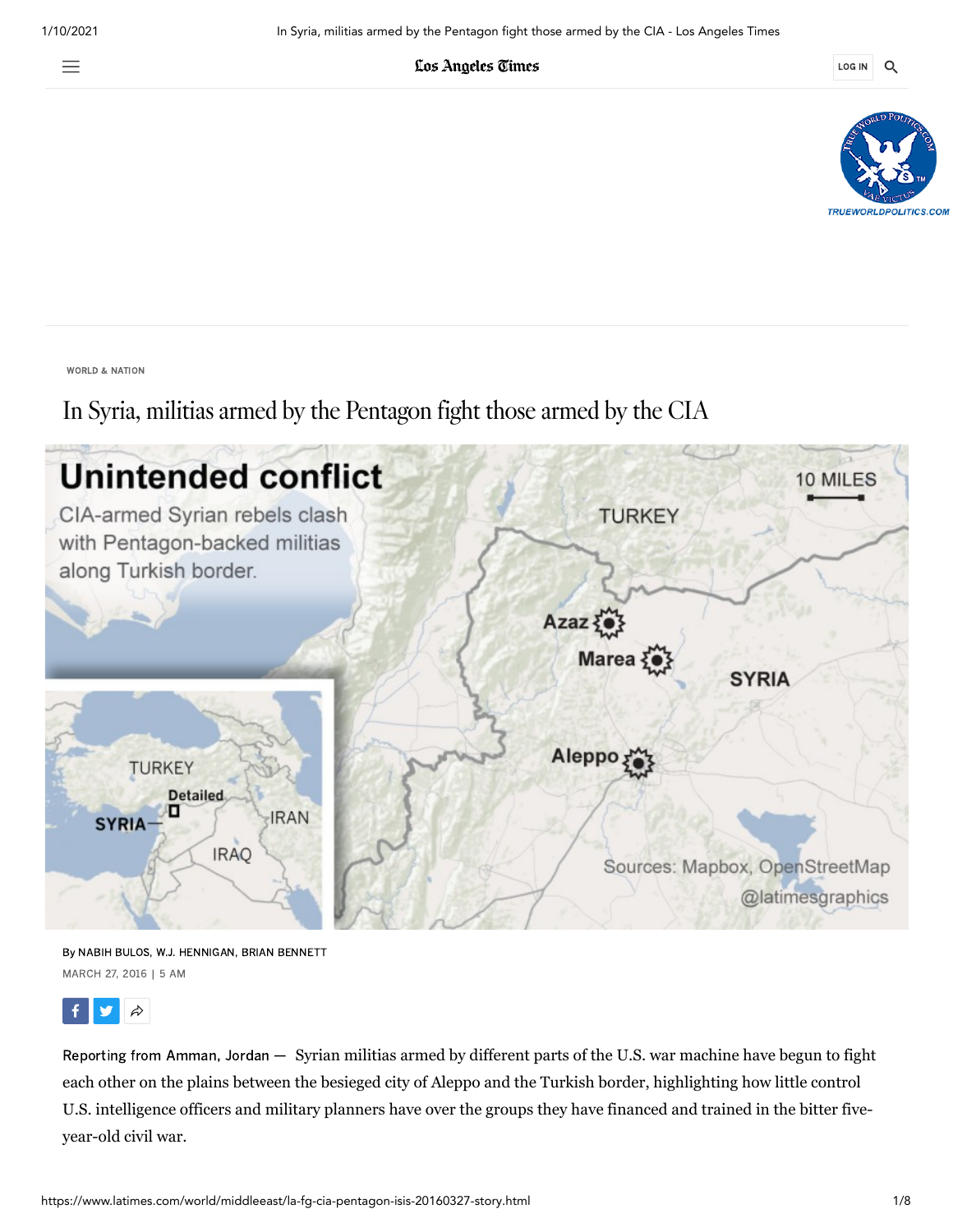The fighting has intensified over the last two months, as CIA-armed units and Pentagon-armed ones have repeatedly shot at each other while maneuvering through contested territory on the northern outskirts of Aleppo, U.S. officials and rebel leaders have confirmed.

In mid-February, a CIA-armed militia called Fursan al Haq, or Knights of Righteousness, was run out of the town of Marea, about 20 miles north of Aleppo, by Pentagon-backed Syrian Democratic Forces moving in from Kurdishcontrolled areas to the east.

# **[NEWSLETTER: Get the day's top headlines from Times Editor Davan Maharaj >>](https://www.latimes.com/newsletters/la-newsletter-todays-headlines-signup-page-htmlstory.html)**

## ADVERTISEMENT

"Any faction that attacks us, regardless from where it gets its support, we will fight it," Maj. Fares Bayoush, a leader of Fursan al Haq, said in an interview.

Rebel fighters described similar clashes in the town of Azaz, a key transit point for fighters and supplies between Aleppo and the Turkish border, and on March 3 in the Aleppo neighborhood of Sheikh Maqsud.

The attacks by one U.S.-backed group against another come amid continued heavy fighting in Syria and illustrate the difficulty facing U.S. efforts to coordinate among dozens of armed groups that are trying to overthrow the government of President Bashar Assad, fight the Islamic State militant group and battle one another all at the same time.

"It is an enormous challenge," said Rep. Adam Schiff (D-Burbank), the top Democrat on the House Intelligence Committee, who described the clashes between U.S.-supported groups as "a fairly new phenomenon."

"It is part of the three-dimensional chess that is the Syrian battlefield," he said.

The area in northern Syria around Aleppo, the country's second-largest city, features not only a war between the Assad government and its opponents, but also periodic battles against Islamic State militants, who control much of eastern Syria and also some territory to the northwest of the city, and long-standing tensions among the ethnic groups that inhabit the area, Arabs, Kurds and Turkmen.

"This is a complicated, multi-sided war where our options are severely limited," said a U.S. official, who wasn't authorized to speak publicly on the matter. "We know we need a partner on the ground. We can't defeat ISIL without that part of the equation, so we keep trying to forge those relationships." ISIL is an acronym for Islamic State.

# **[See more of our top stories on Facebook >>](https://www.facebook.com/latimes)**

President Obama this month authorized a new Pentagon plan to train and arm Syrian rebel fighters, relaunching a program that was suspended in the fall after a string of embarrassing setbacks which included recruits being ambushed and handing over much of their U.S.-issued ammunition and trucks to an Al Qaeda affiliate.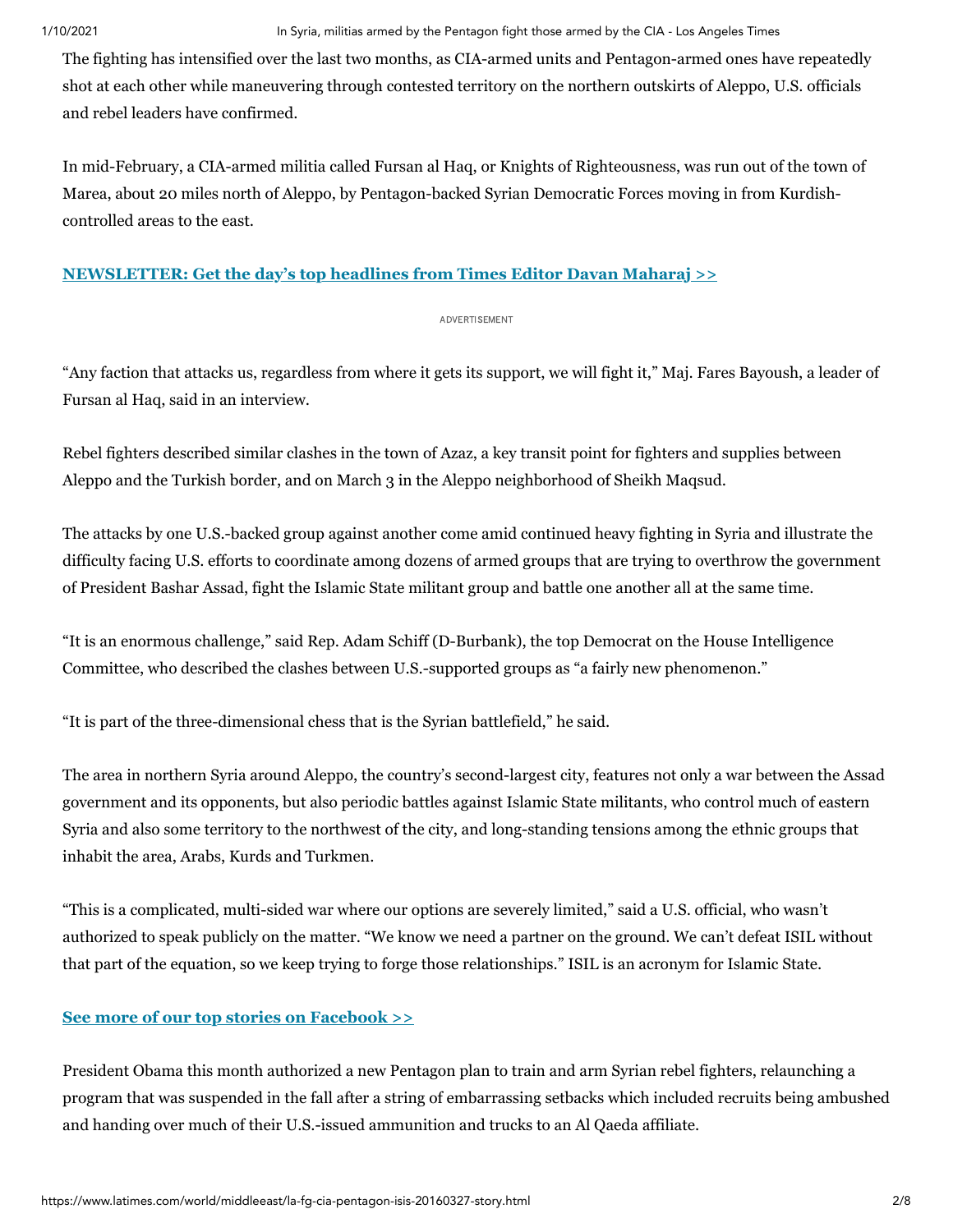Amid the setbacks, the Pentagon late last year deployed about 50 special operations forces to Kurdish-held areas in northeastern Syria to better coordinate with local militias and help ensure U.S.-backed rebel groups aren't fighting one another. But such skirmishes have become routine.

Last year, the Pentagon helped create a new military coalition, the Syrian Democratic Forces. The goal was to arm the group and prepare it to take territory away from the Islamic State in eastern Syria and to provide information for U.S. airstrikes.

The group is dominated by Kurdish outfits known as People's Protection Units or YPG. A few Arab units have joined the force in order to prevent it from looking like an invading Kurdish army, and it has received air-drops of weapons and supplies and assistance from U.S. Special Forces.

Gen. Joseph Votel, now commander of U.S. Special Operations Command and the incoming head of Central Command, said this month that about 80% of the fighters in the Syrian Democratic Forces were Kurdish. The U.S. backing for a heavily Kurdish armed force has been a point of tension with the Turkish government, which has a long history of crushing Kurdish rebellions and doesn't want to see Kurdish units control more of its southern border.

The CIA, meanwhile, has its own operations center inside Turkey from which it has been directing aid to rebel groups in Syria, providing them with TOW antitank missiles from Saudi Arabian weapons stockpiles.

While the Pentagon's actions are part of an overt effort by the U.S. and its allies against Islamic State, the CIA's backing of militias is part of a separate covert U.S. effort aimed at keeping pressure on the Assad government in hopes of prodding the Syrian leader to the negotiating table.

At first, the two different sets of fighters were primarily operating in widely separated areas of Syria — the Pentagonbacked Syrian Democratic Forces in the northeastern part of the country and the CIA-backed groups farther west. But over the last several months, Russian airstrikes against anti-Assad fighters in northwestern Syria have weakened them. That created an opening which allowed the Kurdish-led groups to expand their zone of control to the outskirts of Aleppo, bringing them into more frequent conflict with the CIA-backed outfits.

"Fighting over territory in Aleppo demonstrates how difficult it is for the U.S. to manage these really localized and in some cases entrenched conflicts," said Nicholas A. Heras, an expert on the Syrian civil war at the Center for a New American Security, a think tank in Washington. "Preventing clashes is one of the constant topics in the joint operations room with Turkey."

Over the course of the Syrian civil war, the town of Marea has been on the front line of Islamic State's attempts to advance across Aleppo province toward the rest of northern Syria.

On Feb. 18, the Syrian Democratic Forces attacked the town. A fighter with the Suqour Al-Jabal brigade, a group with links to the CIA, said intelligence officers of the U.S.-led coalition fighting Islamic State know their group has clashed with the Pentagon-trained militias.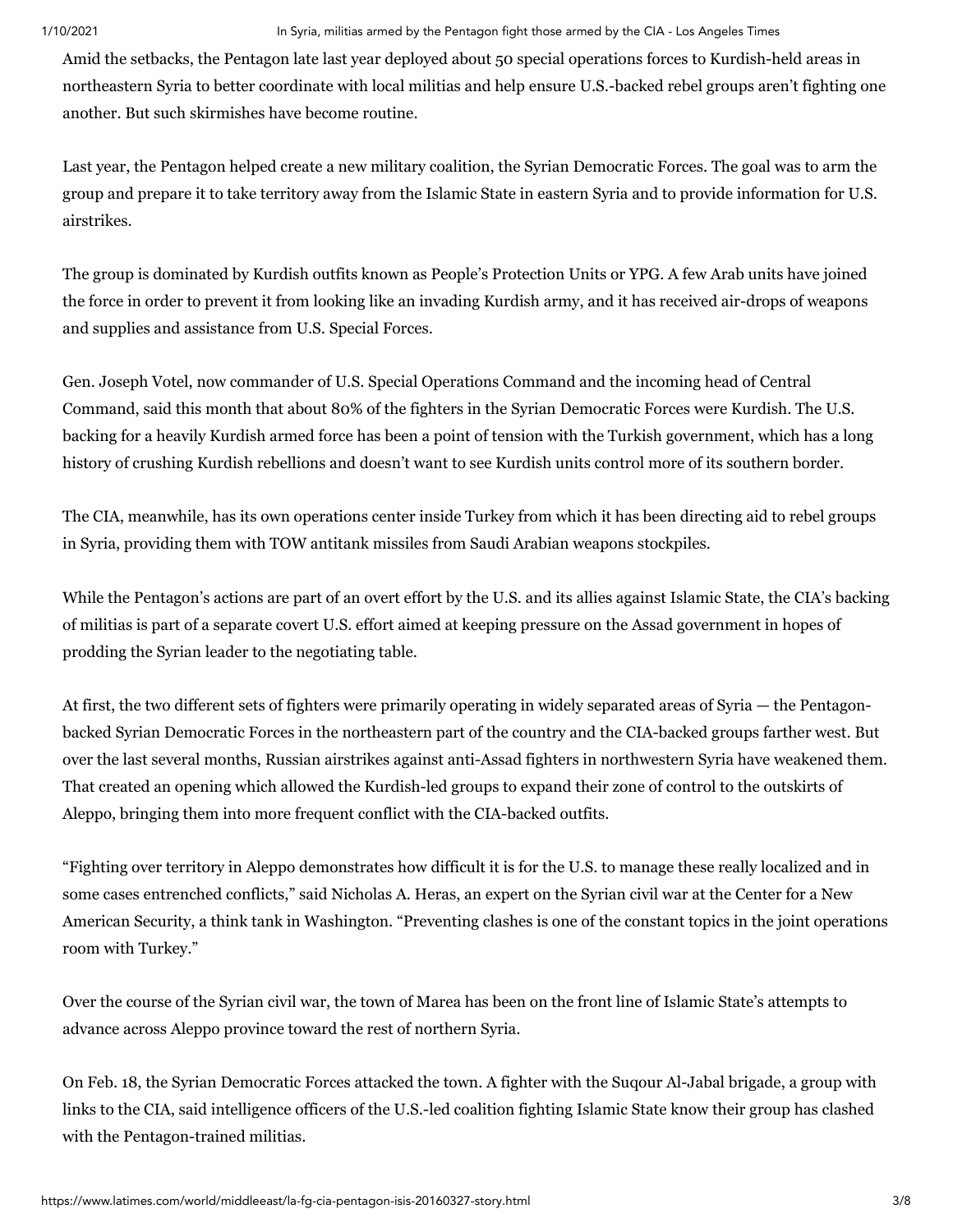## 1/10/2021 **In Syria, militias armed by the Pentagon fight those armed by the CIA - Los Angeles Times**

"The MOM knows we fight them," he said, referring to the joint operations center in southern Turkey, using an abbreviation for its name in Turkish, Musterek Operasyon Merkezi. "We'll fight all who aim to divide Syria or harm its people." The fighter spoke on condition of anonymity.

Marea is home to many of the original Islamist fighters who took up arms against Assad during the Arab Spring in 2011. It has long been a crucial way station for supplies and fighters coming from Turkey into Aleppo.

"Attempts by Syrian Democratic Forces to take Marea was a great betrayal and was viewed as a further example of a Kurdish conspiracy to force them from Arab and Turkmen lands," Heras said.

The clashes brought the U.S. and Turkish officials to "loggerheads," he added. After diplomatic pressure from the U.S., the militia withdrew to the outskirts of the town as a sign of good faith, he said.

But continued fighting among different U.S.-backed groups may be inevitable, experts on the region said.

"Once they cross the border into Syria, you lose a substantial amount of control or ability to control their actions," Jeffrey White, a former Defense Intelligence Agency official, said in a telephone interview. "You certainly have the potential for it becoming a larger problem as people fight for territory and control of the northern border area in Aleppo."

*Bulos is a special correspondent.*

**For more on U.S. national security, follow [@WJHenn a](https://twitter.com/WJHenn)nd [@ByBrianBennett](https://twitter.com/ByBrianBennett)**

**ALSO**

**[Islamic State's No. 2 leader killed in U.S. raid, officials say](https://www.latimes.com/world/middleeast/la-fg-isis-leader-raid-syria-20160325-story.html)**

**[As Belgian police investigate attacks, John Kerry vows to destroy Islamic State](https://www.latimes.com/world/la-fg-brussels-americans-20160325-story.html)**

**[Video of a dead city: This is what Syria's devastation looks like](https://www.latimes.com/world/middleeast/la-fg-syria-homs-video-20160204-story.html)**

WORLD & [NATION](https://www.latimes.com/world-nation)



# The Latinx experience chronicled

**Get the Latinx Files newsletter for stories that capture the multitudes within our communities.**

Enter Email Address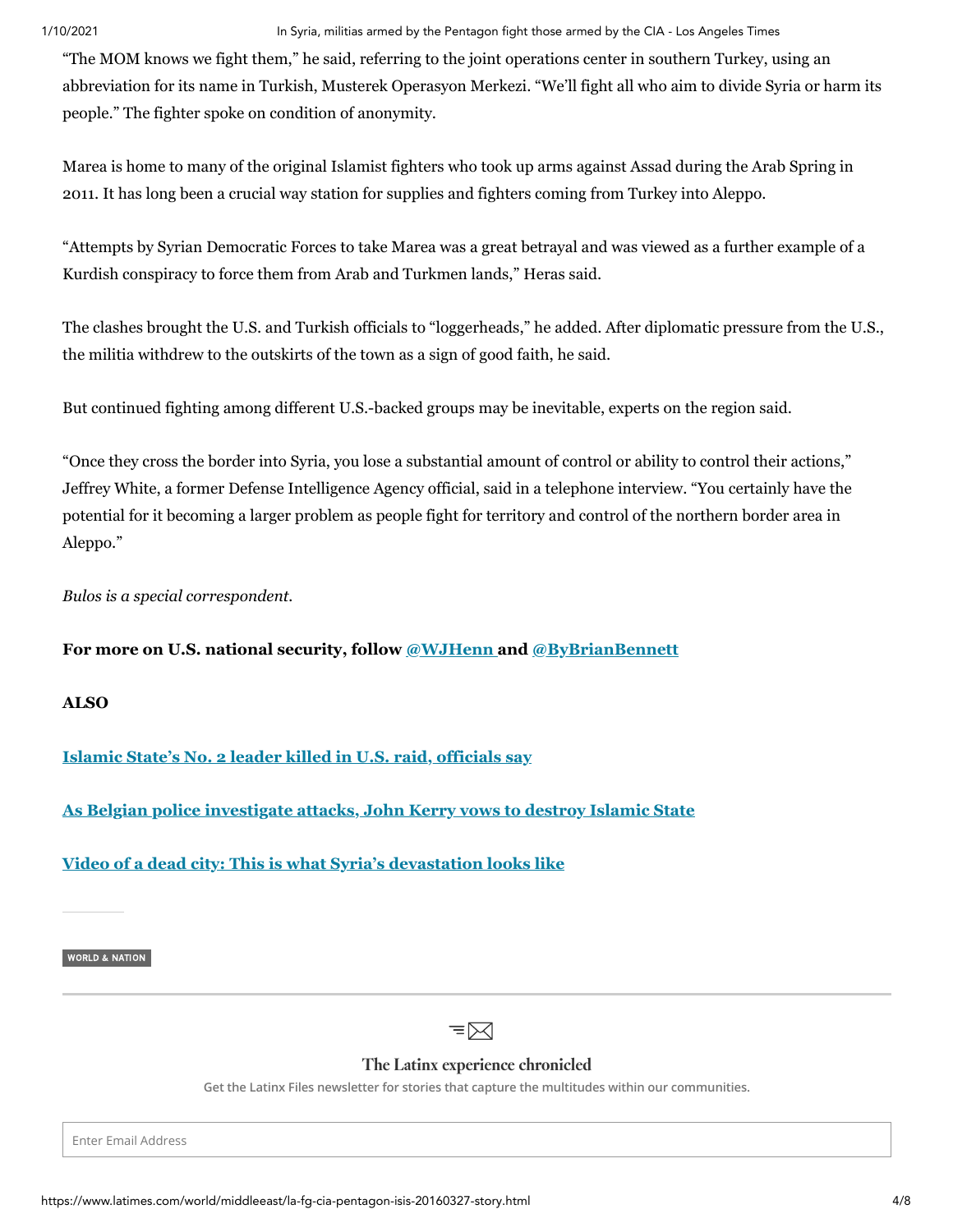**SIGN ME UP**

**You may occasionally receive promotional content from the Los Angeles Times.**



W.J. [Hennigan](https://www.latimes.com/staff/w-j-hennigan)

W.J. Hennigan covered the Pentagon and national security issues from Washington, D.C., before leaving the Los Angeles Times bureau in November 2017. While there, he reported on war, counter-terrorism, and the lives of American service members from more than two dozen countries and previously covered the aerospace and defense industry from Los Angeles. Hennigan earned awards from the National Press Club, the Gerald R. Ford Presidential Foundation, and was a contributor to the Los Angeles Times coverage of the terror attacks in San Bernardino that won a Pulitzer Prize in 2016.



Brian [Bennett](https://www.latimes.com/la-bio-brian-bennett-staff.html)

Brian Bennett previously covered the White House, national security and immigration in the Los Angeles Times Washington bureau, where he worked from 2010-18.



issue of race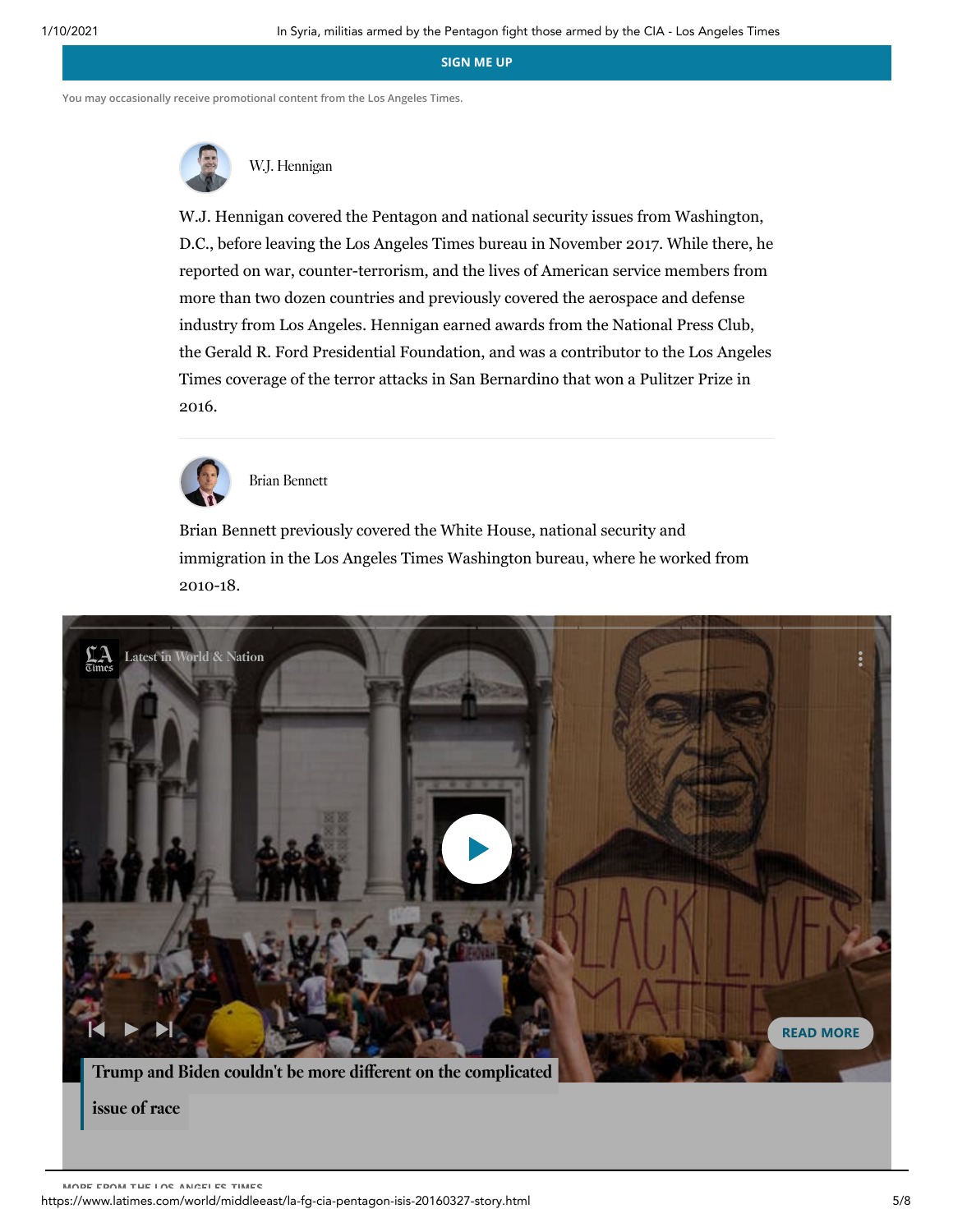MORE FROM THE LOS ANGELES TIMES



[Impeachment](https://www.latimes.com/politics/story/2021-01-10/impeachment-effort-gains-steam-as-second-republican-calls-on-trump-to-resign) effort gains steam as second Republican calls on Trump to resign 37 minutes ago



## **[SCIENCE](https://www.latimes.com/science)**

[POLITICS](https://www.latimes.com/politics)

New evidence that U.K. [coronavirus](https://www.latimes.com/science/story/2021-01-10/new-evidence-that-u-k-coronavirus-variant-spreads-more-easily-has-scientists-really-worried) variant spreads more easily has scientists really worried Jan. 10, 2021



### WORLD & [NATION](https://www.latimes.com/world-nation)

Trump pressured Georgia [investigator](https://www.latimes.com/world-nation/story/2021-01-09/trump-pressured-georgia-to-find-the-fraud-in-earlier-call) to 'find the fraud' in earlier call Jan. 9, 2021



[CALIFORNIA](https://www.latimes.com/california) Donald Trump is gone from Twitter. So are his claims that ['California](https://www.latimes.com/california/story/2021-01-09/donald-trump-twitter-california) is going to hell' Jan. 9, 2021

[CORONAVIRUS](https://www.latimes.com/topic/health) AND PANDEMIC

Battered by COVID surge, hospitals are admitting [patients faster](https://www.latimes.com/california/story/2021-01-10/coronavirus-la-county-hospitals-patient-discharge) than they can discharge them

A model airplane slipped into a casket. A note under a pillow. Life at a funeral home [as COVID](https://www.latimes.com/california/story/2021-01-09/funeral-homes-covid-surge) surges

'A mass fatality event': California [struggles with](https://www.latimes.com/california/story/2021-01-09/with-hospital-morgues-overwhelmed-by-bodies-coroner-begins-storing-bodies-as-covid-deaths-surge) backlog of bodies of COVID-19 victims

Queen Elizabeth II and husband Prince Philip receive COVID-19 [vaccinations](https://www.latimes.com/world-nation/story/2021-01-09/queen-elizabeth-ii-and-husband-receive-covid-19-vaccinations)

These [researchers predicted](https://www.latimes.com/science/story/2021-01-08/when-will-covid-surge-be-over-heres-what-to-watch-for) California's COVID-19 surge. Here's when they think it will end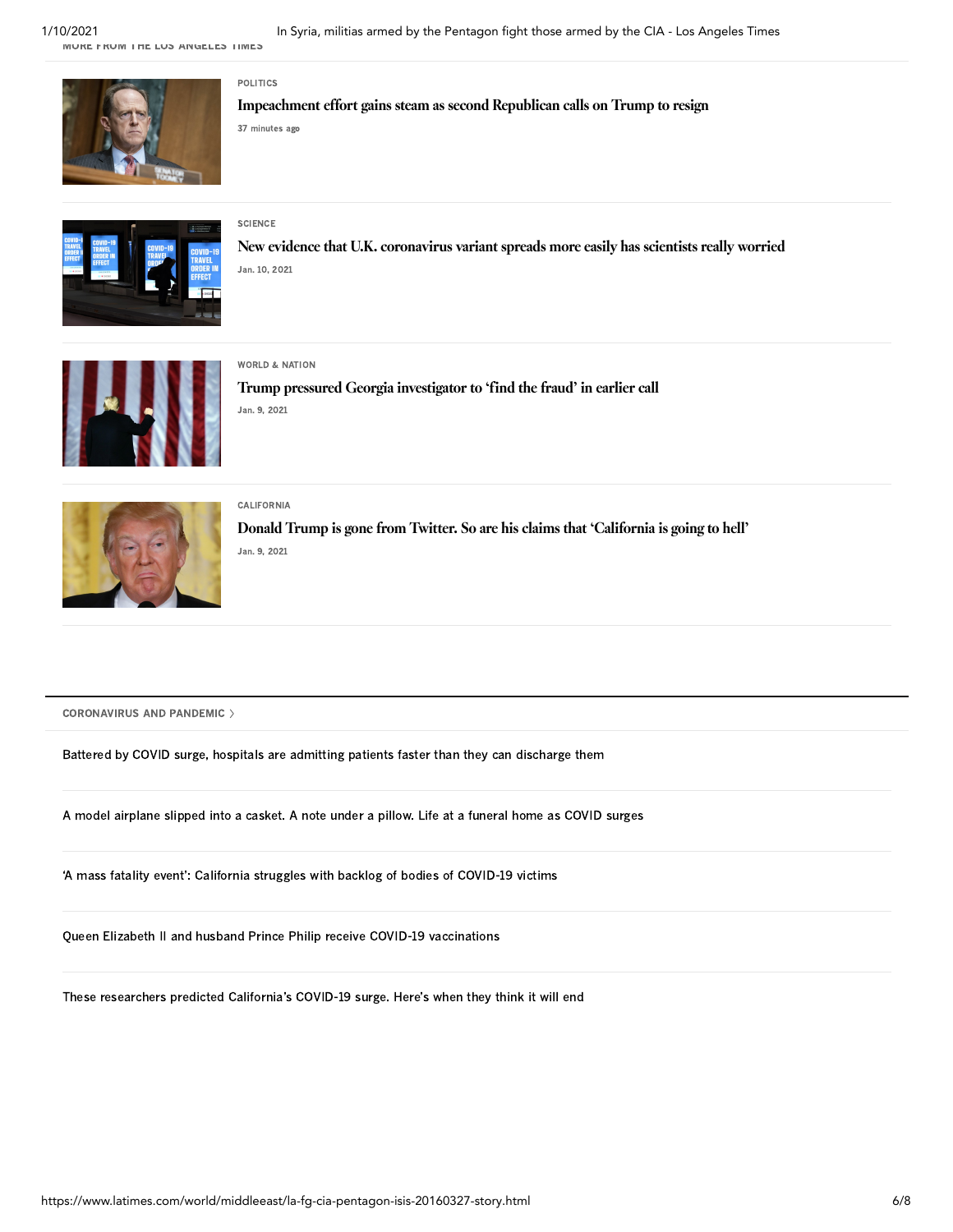## [Cases statewide](https://www.latimes.com/projects/california-coronavirus-cases-tracking-outbreak/) »





As of January 9, 9:58 p.m. Pacific

#### LATEST WORLD & NATION

#### [POLITICS](https://www.latimes.com/politics)

State lawmaker [resigns after](https://www.latimes.com/world-nation/story/2021-01-09/state-lawmaker-charged-after-entering-capitol-with-rioters) being charged with entering Capitol during riot

Jan. 9, 2021

#### WORLD & [NATION](https://www.latimes.com/world-nation)

More arrests in Capitol riot as more video [reveals brutality](https://www.latimes.com/world-nation/story/2021-01-09/man-accused-of-stealing-pelosis-lectern-charged-in-invasion)

Jan. 9, 2021

### [POLITICS](https://www.latimes.com/politics)

[News Analysis:](https://www.latimes.com/world-nation/story/2021-01-09/no-surprise-trump-left-many-clues-he-wouldnt-go-quietly) Trump left many clues he wouldn't go quietly

Jan. 9, 2021

#### WORLD & [NATION](https://www.latimes.com/world-nation)

'Brian is a hero': His family and [hometown](https://www.latimes.com/world-nation/story/2021-01-09/brian-did-his-job-family-remembers-fallen-capitol-officer) remember fallen Capitol officer Jan. 9, 2021

#### [POLITICS](https://www.latimes.com/politics)

How likely is it that Trump will face criminal [prosecution](https://www.latimes.com/politics/story/2021-01-09/trump-criminal-prosecution-after-leaving-office) after leaving office? Jan. 9, 2021